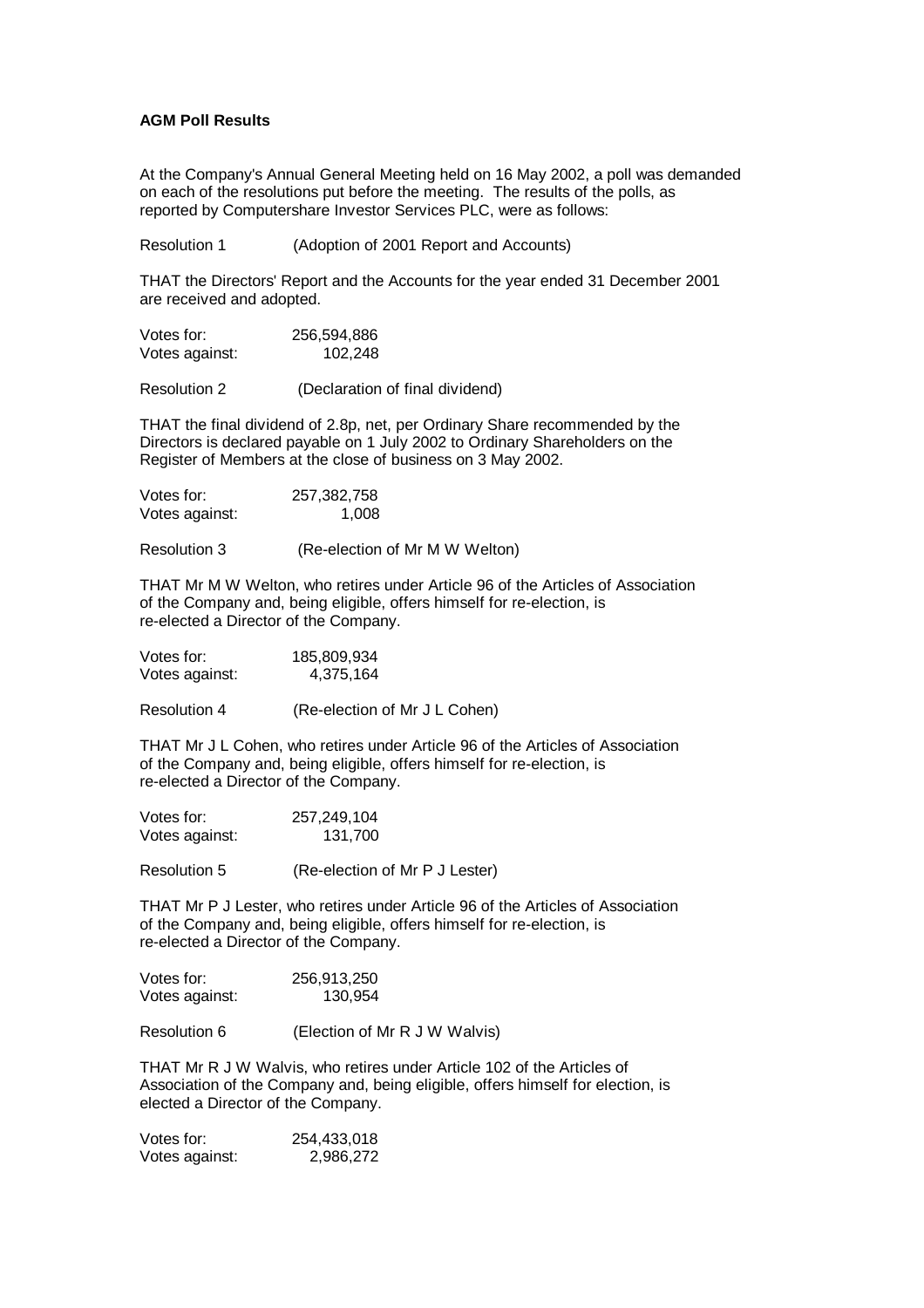Resolution 7 (Re-appointment of auditors)

THAT Arthur Andersen be re-appointed Auditors of the Company from the end of this Annual General Meeting until the conclusion of the General Meeting at which the next Directors' Report and Accounts are laid.

| Votes for:     | 253,998,556 |  |
|----------------|-------------|--|
| Votes against: | 3,422,396   |  |
|                |             |  |

Resolution 8 (Authority to allot unissued shares)

THAT the Directors be authorised in the terms of paragraph (B)(i) of Article 11 of the Company's Articles of Association to allot relevant securities for the period beginning on 16 May 2002 and ending at the conclusion of the Company's Annual General Meeting to be held in 2007, or, if earlier, on 16 May 2007 and for such period the Section 80 Amount (as defined in paragraph (B)(iii) of that Article) shall be £69,097,215, such authority to replace the authority to allot relevant securities granted by Resolution 9 passed at the Annual General Meeting of the Company held on 2 May 2001.

| Votes for:     | 256,919,725 |
|----------------|-------------|
| Votes against: | 127,441     |

Resolution 9 (Authority to allot shares for cash)

THAT, subject to and conditional upon the passing of Resolution 8 set out in this Notice of Annual General Meeting dated 9 April 2002, the Directors be empowered in the terms of paragraph (B)(ii) of Article 11 of the Company's Articles of Association to allot equity securities pursuant to the authority granted by that Resolution wholly for cash for the period beginning on 16 May 2002 and ending at the conclusion of the Company's Annual General Meeting to be held in 2003 or, if earlier, on 16 August 2003 and for such period the Section 89 Amount (as defined in paragraph (B)(iii) of that Article) shall be £10,364,582.

| Votes for:     | 256,893,693 |
|----------------|-------------|
| Votes against: | 490,073     |

Resolution 10 (Authority to buy back Ordinary and Preference Shares)

THAT, pursuant to Article 7 of the Company's Articles of Association and subject to and conditional upon the passing of the Extraordinary Resolution set out in the Notice dated 9 April 2002 convening a Separate Class Meeting of the holders of the Cumulative Convertible Redeemable Preference Shares of 1p each in the Company (the 'Convertible Preference Shares'), the Company be and is hereby generally and unconditionally authorised for the purpose of Section 166 of the Companies Act 1985 to make one or more market purchases (within the meaning of Section 163(3) of that Act) of ordinary shares of 50p each in the Company (the ' Ordinary Shares') and/or Convertible Preference Shares in the Company on the following terms:

(a) the maximum number of ordinary shares hereby authorised to be purchased is 41,458,328 and the maximum number of Convertible Preference Shares hereby authorised to be purchased is 16,628,652;

(b) the maximum price (exclusive of expenses) which may be paid for a share shall be not more than 5% above the average of the market value of a share of the same class for the five business days immediately preceding the date on which such share is contracted to be purchased;